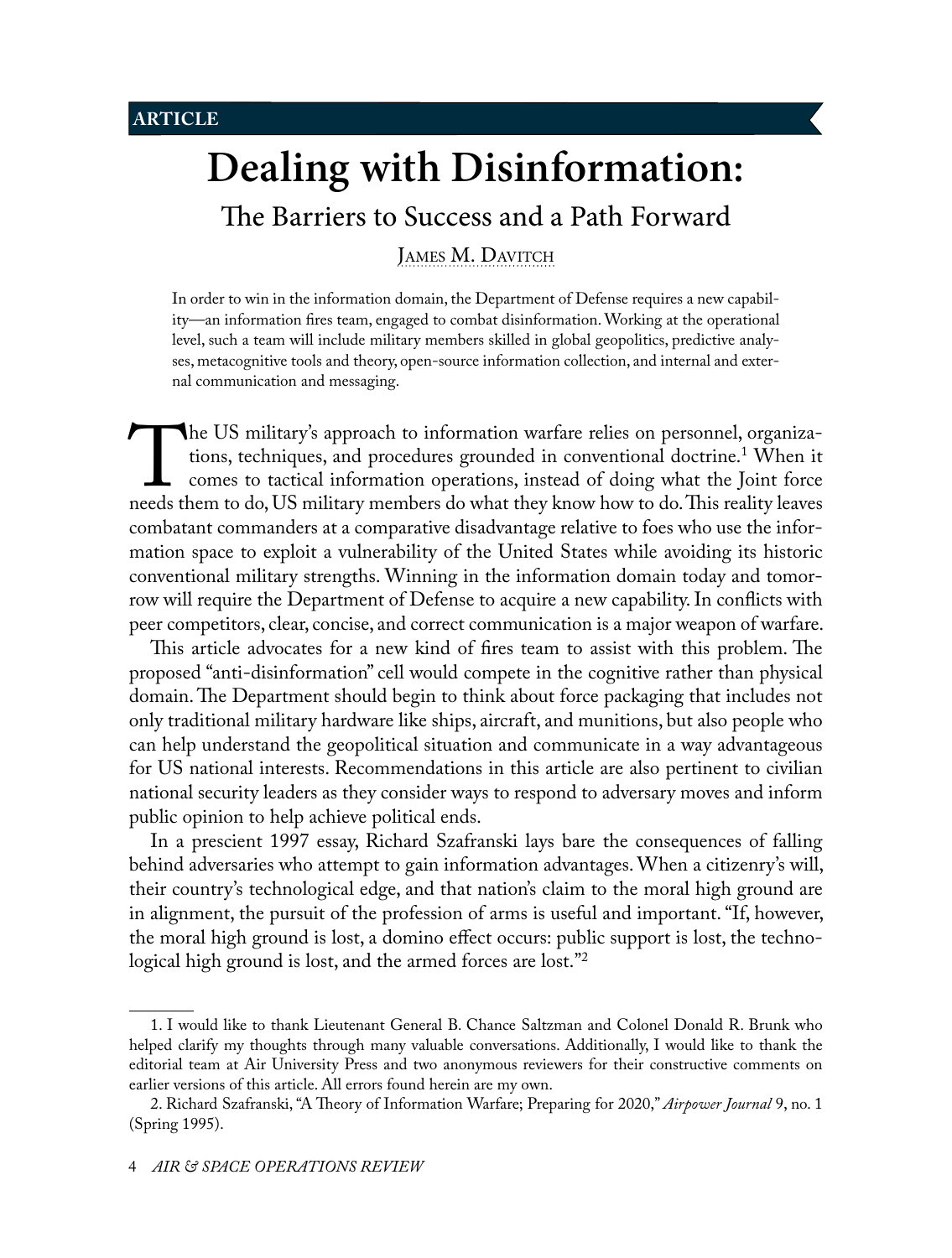In the years since this warning, there has been no shortage of scholarship discussing the importance of information operations. Christopher Paul made an important argument in favor of information operations' outsized benefits relative to their cost.<sup>3</sup> Many articles have been published describing the need to think differently about the so-called information domain.<sup>4</sup> This article articulates the problems the military faces in the information domain, highlighting five barriers to success; presents a new force packaging concept focused an information fires team; and concludes by suggesting an implementation plan for senior leaders.

## **The Problem**

The *Summary of the 2018 National Defense Strategy* highlights the need to address information warfare challenges because they test "our ability to deter aggression."5 For the United States to effectively deter an adversary, it must first recognize what is happening and second, credibly warn the adversary of the negative consequences of its actions. Information warfare complicates deterrence because it injects confusion into perception and decision making.

The fog of war has always been a challenge. But the volume, variety, and velocity of information sources are growing at such a rate that the creation of new terms for the measurement of data (for example, exabytes, zettabytes, yottabytes) is increasing as rapidly as the data.6 The confusion generated by the influx of data, much of it deceptively injected into the information domain, can slow US response times. This degrades the military's ability to credibly deter adversaries amid persistent, low-grade conflict. To compete, the military must reexamine how information warfare forces are organized and trained.

Information operations are not new, but they are nonetheless complex. The Joint Staff has enshrined information in doctrine, labeling it as the seventh Joint function.<sup>7</sup> As doctrine is the result of past experiences, this suggests the Defense Department has learned enough to be agile in its application. Yet across all levels of information operations, tensions persist between various interrelated elements—cognitive biases and

<sup>3.</sup> Christopher Paul, "Enhancing US Efforts to Inform, Influence, and Persuade," *Parameters* 46, no. 3 (2016): 10.

<sup>4.</sup> Will Atkins, Donghyung Cho, and Sean Yarroll, "More Cowbell: A Case Study in System Dynamics for Information Operations," *Air & Space Power Journal* 34, no. 2 (Summer 2020), [https://www.airuniversity.af](https://www.airuniversity.af.edu/Portals/10/ASPJ/journals/Volume-34_Issue-2/F-Atkins_et_al.pdf) [.edu/](https://www.airuniversity.af.edu/Portals/10/ASPJ/journals/Volume-34_Issue-2/F-Atkins_et_al.pdf); US Joint Forces Command, *Commander's Handbook for Strategic Communication and Communication Strategy* (Suffolk, VA: Joint Warfighting Center, June 24, 2010), xiii; and, Justin Lynch, "Yet Another Article about Information Technology and the Character of War," War on the Rocks, September 2, 2020. [https://](https://warontherocks.com/2020/09/yet-another-article-about-information-technology-and-the-character-of-war/) [warontherocks.com/.](https://warontherocks.com/2020/09/yet-another-article-about-information-technology-and-the-character-of-war/)

<sup>5.</sup> James N. Mattis, *Summary of the 2018 National Defense Strategy of the United States of America: Sharpening the American Military's Competitive Edge* (Washington, DC: Department of Defense, January 2018), 3.

<sup>6.</sup> Giuseppe Arbia, *Statistics, New Empiricism and Society in the Era of Big Data* (Cham, Switzerland: Springer, 2021).

<sup>7.</sup> Chairman of the Joint Chiefs of Staff (CJCS), *Joint Concept for Integrated Campaigning* (Washington, DC: CJCS, March 16, 2018).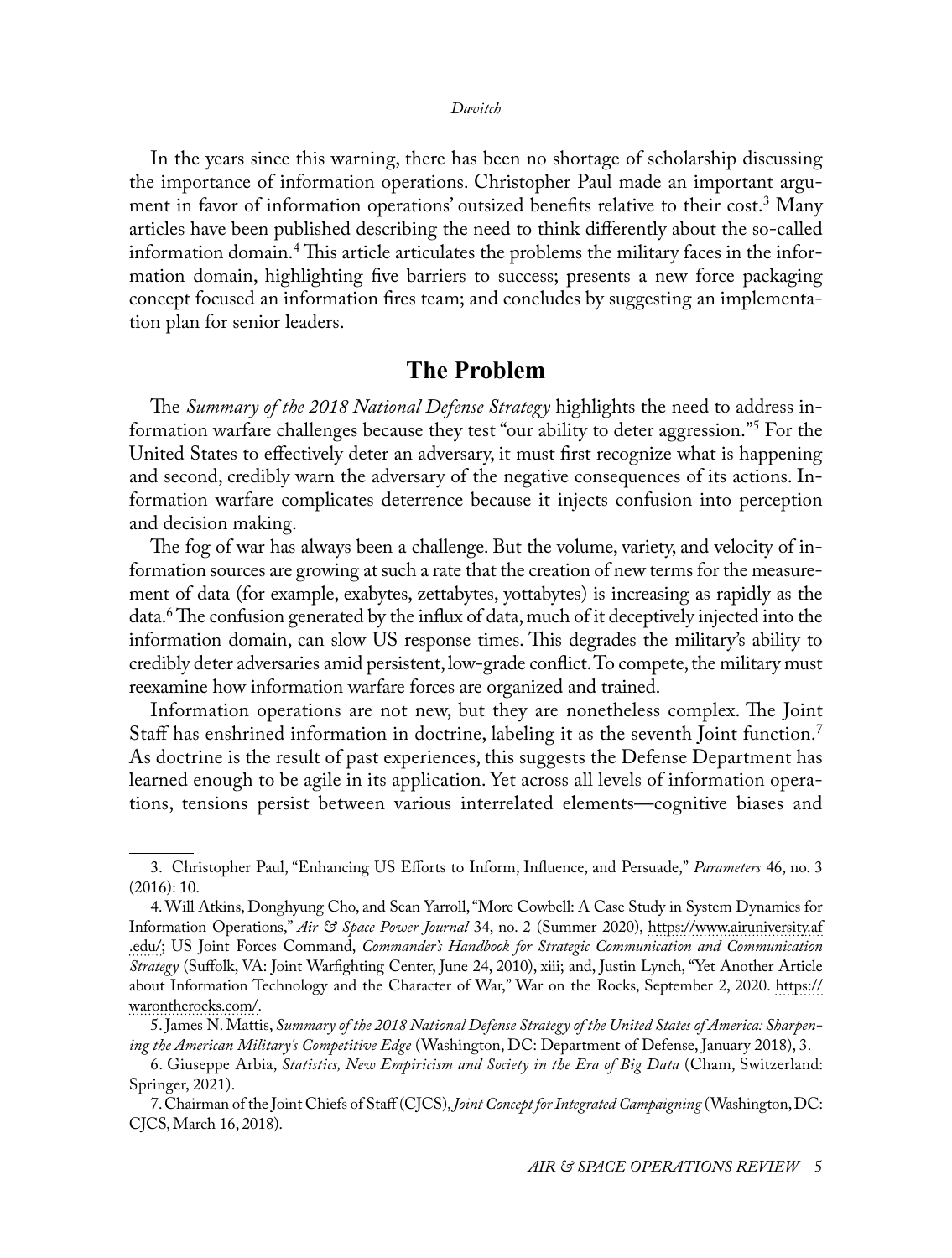heuristics, training deficiencies, digital literacy limitations, security challenges, and epistemological hurdles. All five deserve scrutiny.

# **Information Warfare**

## *Cognitive Challenges*

In the information space, the advantage goes to the first mover, partially due to the cognitive biases psychologists call anchoring effects and framing effects. Both biases prey on the mind's tendency to be heavily influenced by the first piece of information heard and the proclivity to assume that information is true. In a combat environment, the rush to keep up with operations can result in a search for quick answers, and that tendency can cause more problems than it solves.

Confirmation bias, anchoring effects, and framing devices are especially hazardous for intelligence personnel who often encounter classified material as the first piece of information they examine and then endow it with outsized significance.8 Worse still, the fixation on classified information can form barriers to creative thinking if it precludes the pursuit of additional, possibly contrary, forms of information. Searching for so-called disconfirming evidence is one of the techniques seasoned intelligence professionals employ as a counter to confirmation bias.9 Unfortunately, classified information from exquisite sources often overshadows equally relevant but less exotic publicly available information that may contain disconfirming evidence.<sup>10</sup>

## *Training Challenges*

Another reason why contending with information warfare is so difficult is due to the way military personnel are trained and educated for their jobs. Understanding how foes can manipulate social media has not historically been a prerequisite for military operations. This may be especially true in the Air Force, which prioritizes traditional science and technology undergraduate degrees. One consequence of this is that current Air Force personnel may be playing catch-up in a game that has already started. Analysis of nongovernmental Russian "digital mercenaries" found that successfully carrying out a disinformation campaign on social media platforms requires an understanding of platform affordances, audience segmentation and targeting strategies, and marketing best prac-

<sup>8.</sup> Josh Kerbel, "The US Intelligence Community Wants Disruptive Change as Long as It's Not Disruptive," War on the Rocks, January 20, 2016, [https://warontherocks.com/](https://warontherocks.com/2016/01/the-u-s-intelligence-community-wants-disruptive-change-as-long-as-its-not-disruptive/).

<sup>9.</sup> *A Tradecraft Primer: Structured Analytic Techniques for Improving Intelligence Analysis* (Washington, DC: Center for the Study of Intelligence, 2009); and Richards J. Heuer, *Psychology of Intelligence Analysis* (Washington, DC: Center for the Study of Intelligence, 1999).

<sup>10.</sup> Anthony Olcott, *Open Source Intelligence in a Networked World* (New York: Continuum, 2012).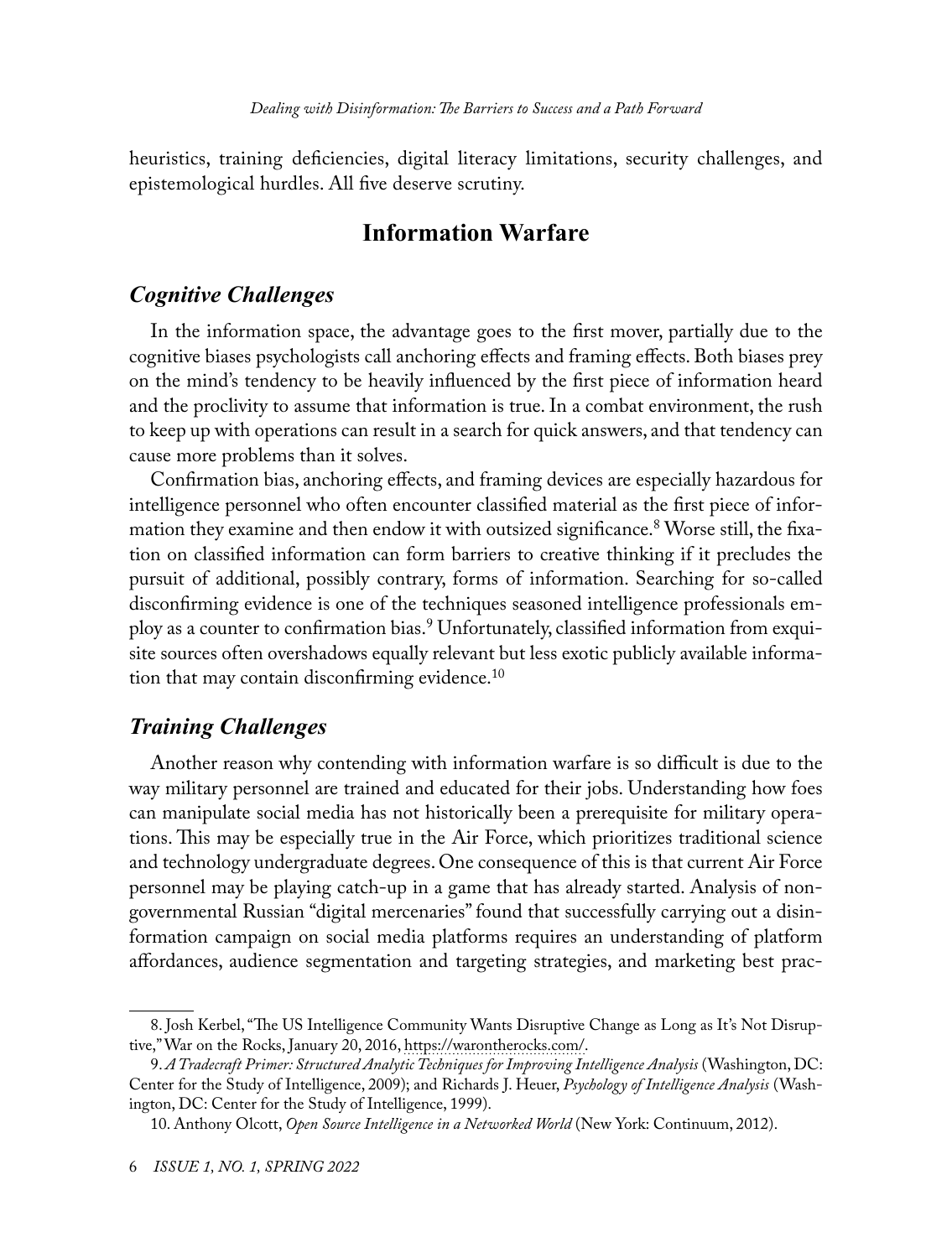tices—skill sets not traditionally found within the state military and intelligence organizations most often responsible for information operations.<sup>11</sup>

## *Digital Literacy Challenges*

Some argue the military needs to begin a crash program aimed at improving digital literacy.<sup>12</sup> But emerging scholarship shows there are differences between the ways military and civilian college students use social media that may put young officers at a disadvantage. Empirical research of student habits has shown a measurable gap between military academy, Reserve Officer Training Corps, and civilian student social media use.<sup>13</sup>

This data does not support a conclusion that military students are less capable at employing social media, but it does suggest cadets tend to use it less than civilians. This may result in a population of active-duty military personnel that are, at least initially, slightly less prepared to engage in tactics, techniques, and procedures for the application of "social media intelligence."<sup>14</sup>

## *Security Challenges*

Another limitation the military faces is that personnel involved tend to operate without a shared understanding of what to discuss, if anything. In responding to adversary moves in the war for public opinion, sometimes personnel from as varied service backgrounds as intelligence, public affairs, legal, and foreign disclosure offices find themselves hastily assembled as information-warfare first responders. Through no fault of their own, individuals from these offices possess divergent viewpoints regarding releasing information to the public.

For some, such as intelligence personnel, information protection is a core job requirement. For public affairs professionals, information sharing is part of the daily routine. But all exist within a defense culture that tends to reward keeping rather than disclosing information. There is a good reason for this discretion: otherwise innocuous information can reveal, in sum, a larger picture of what the US government may be trying to hide.

Many military professionals today complete extensive information-protection training that encourages one to, when in doubt, protect data from being released. Clearly operational security is important, and the military still requires a degree of discretion when

<sup>11.</sup> Renée DiResta, Shelby Grossman, and Alexandra Siegel, "In-House vs. Outsourced Trolls: How Digital Mercenaries Shape State Influence Strategies," *Political Communication* (published online December 2021), 3.

<sup>12.</sup> Peter Singer and Eric Johnson, "The Need to Inoculate Military Servicemembers against Information Threats: The Case for Digital Literacy Training for the Force," War on the Rocks, February 1, 2021, [https://](https://warontherocks.com/2021/02/we-need-to-inoculate-military-servicemembers-against-information-threats-the-case-for-digital-literacy-training/) [warontherocks.com/.](https://warontherocks.com/2021/02/we-need-to-inoculate-military-servicemembers-against-information-threats-the-case-for-digital-literacy-training/)

<sup>13.</sup> Karin K. De Angelis et al., "Ubiquity with a Dark Side: Civil-Military Gaps in Social Media Usage," in *Social Media and the Armed Forces*, ed. Eva Moehlecke de Baseggio, Olivia Schneider, and Tibor Szvircsev Tresch (Cham, Switzerland: Springer, 2020).

<sup>14.</sup> David Omand, Jamie Bartlett, and Carl Miller, "Introducing Social Media Intelligence (SOCMINT)," *Intelligence and National Security* 27, no. 6 (2012).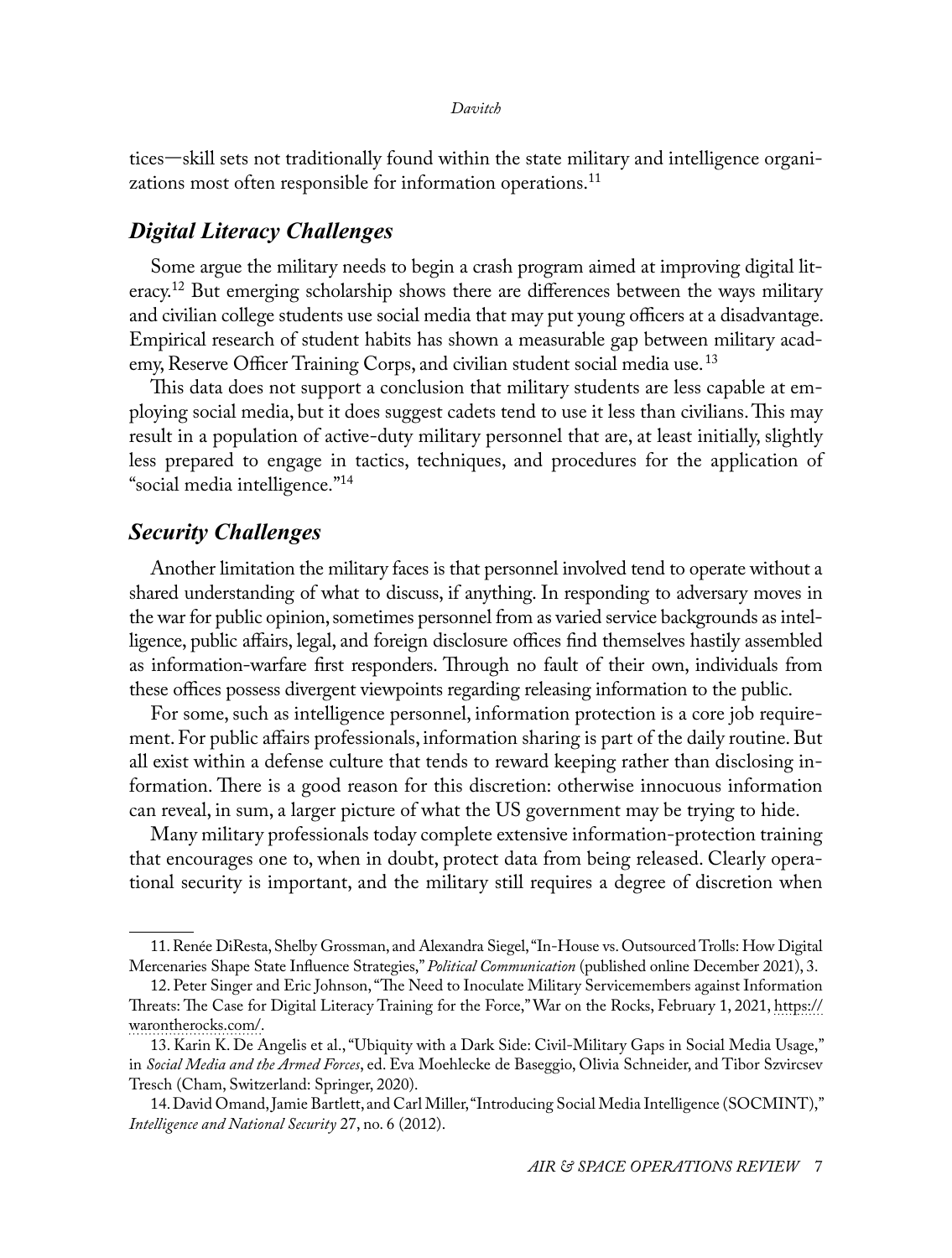releasing some evidentiary material. But the demands of current operations require a military force with a different mindset. For example, current events unfolding between Russia and Ukraine are changing approaches to traditional information and security shibboleths. The Biden White House is demonstrating innovative ways of releasing selective pieces of information in an apparent attempt to combat disinformation while controlling the narrative during the crisis.15

## *Epistemological Challenges*

The final complicating factor in information warfare relates to the pursuit of knowledge and divergent conceptions of truth, where truth is uncertain and elusive. This is not a new phenomenon. Thomas Rid traces a distinct upswing in information operations to the early Cold War years where two common understandings of truth emerged and hardened in opposition to each other.<sup>16</sup>

The first, analytical and apolitical truth, was based on shared norms and beliefs. Accordingly, the traditional intelligence process focused on the pursuit and acquisition of data in the hope that if enough data were acquired, truth will be found. To operate in this world, military personnel prepared for conventional force-on-force warfare in a sterile, positivist environment based on ostensibly objective facts and neat dichotomies of red forces opposite blue forces.17

This warfighting paradigm rewards deductive inferences and the acquisition of data. For instance, if one believes adversary forces are congregated at a certain location, aerial reconnaissance may be sent to observe it. Then a military commander may draw the conclusion that the adversary is or is not present. Imagery analysis can prove the fact that the adversary is there through physical, three-dimensional pictures. Of course, adversarial denial and deception techniques can obscure truth and cognitive factors such as the bias of the imagery analyst are still prevalent.

Still, a pervasive belief exists in military operations that the truth is objective and is supported by facts, data, and observation. In certain contexts, that is accurate. Yet in other contexts where truth is contested, that way of thinking is insufficient because there is also another truth.

Rid describes the second form of truth as ideological, emotional, and aligned with beliefs and values.18 "The goal of disinformation is to engineer division by putting emotion over analysis."<sup>19</sup> The problem with expecting the military to compete in information warfare is

<sup>15.</sup> Julian E. Barnes and Helene Cooper, "U.S. Battles Putin by Disclosing His Next Possible Move," *New York Times*, February 12, 2022, [https://www.nytimes.com](https://www.nytimes.com/2022/02/12/us/politics/russia-information-putin-biden.html).

<sup>16.</sup> Thomas Rid, *Active Measures: The Secret History of Disinformation and Political Warfare* (New York: Farrar, Straus and Giroux, 2020).

<sup>17.</sup> Micah Zenko, "Millennium Challenge: The Real Story of a Corrupted Military Exercise and Its Legacy," War on the Rocks, November 5, 2015, [https://warontherocks.com/.](https://warontherocks.com/2015/11/millennium-challenge-the-real-story-of-a-corrupted-military-exercise-and-its-legacy/)

<sup>18.</sup> Rid, *Active Measures.*

<sup>19.</sup> Rid, *Active Measures*, 426.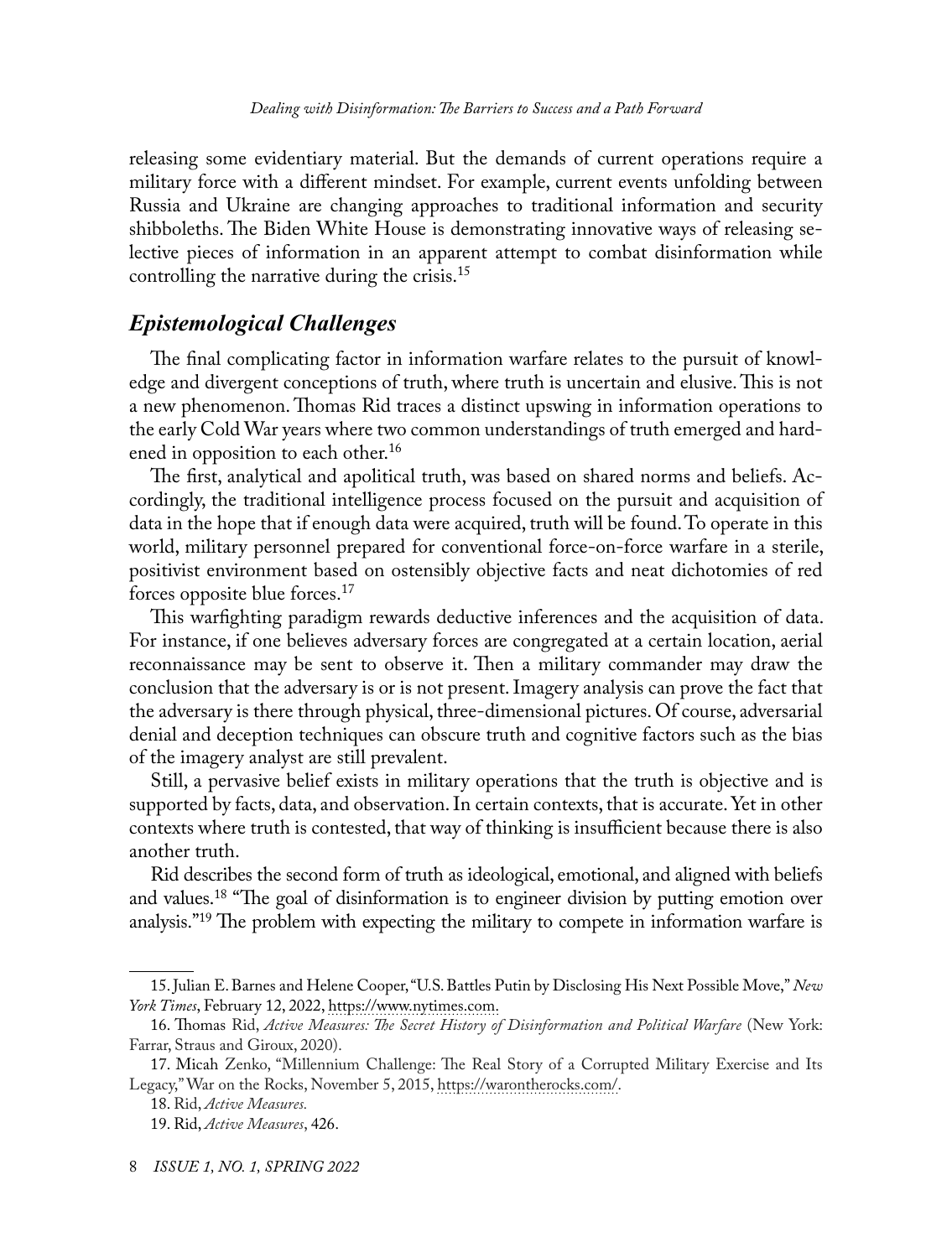that conventional militaries train for and want to operate in an environment that puts analysis and facts over emotions and beliefs. In information operations, truth is constructed, context dependent, and relative based on an audience's preexisting belief structures.

Information operations must be more than accurate, they must be persuasive. This is because two understandings of truth exist, and while military personnel must be conversant in both to win militarily, maintain legitimacy, and retain public trust, most military members tend to be better at thinking in only one realm of truth.

Therefore, cognitive biases and challenges with training, digital literacy, security, and epistemology combine to create barriers to success in information warfare. The Department of Defense requires a new force-packaging concept that can overcome these obstacles. Combatant commanders need individuals who, in the information space, revel in the ambiguity of operations and can maneuver inside of the opponent's decision-making timeline. A team of individuals who can rapidly understand and contextualize the environment and communicate effectively to decision makers may form part of the solution.

# **Force Packaging**

In June 2019, after Iran shot down a coalition unmanned aircraft in international waters, US Air Forces Central (AFCENT) responded to a conventional adversary with conventional weapons, including the F-22A Raptor's first deployment to Qatar. Iran followed the shootdown with a state-sponsored propaganda campaign designed to generate confusion and distrust of American intentions. A review of Iranian state-sponsored social media operations shows the goal of their information activities is to influence regional players' perceptions of the United States. Both Iran and America provided competing visual evidence for their arguments (fig. 1).<sup>20</sup>



**U.S. graphic** 

US graphic: @CENTCOM. "US ISR Flight Path." Twitter, 20 Jun. 2019, https://twitter.com/CENTCOM/status/1141854000192589824.

Iranian graphic



#### **Figure 1. US and Iranian graphics related to Iranian shootdown of unmanned aircraft in June 2019**

Iranian graphic: @JZarif. "Foreign Ministry." Twitter, 20 Jun. 2019, https://twitter.com/JZarif/status/1141772824086028288.

<sup>20.</sup> Seth G. Jones and Danika Newlee, *The United States' Soft War with Iran* (Washington DC: Center for Strategic and International Studies, 2019), [https://www.csis.org/.](https://www.csis.org/analysis/united-states-soft-war-iran)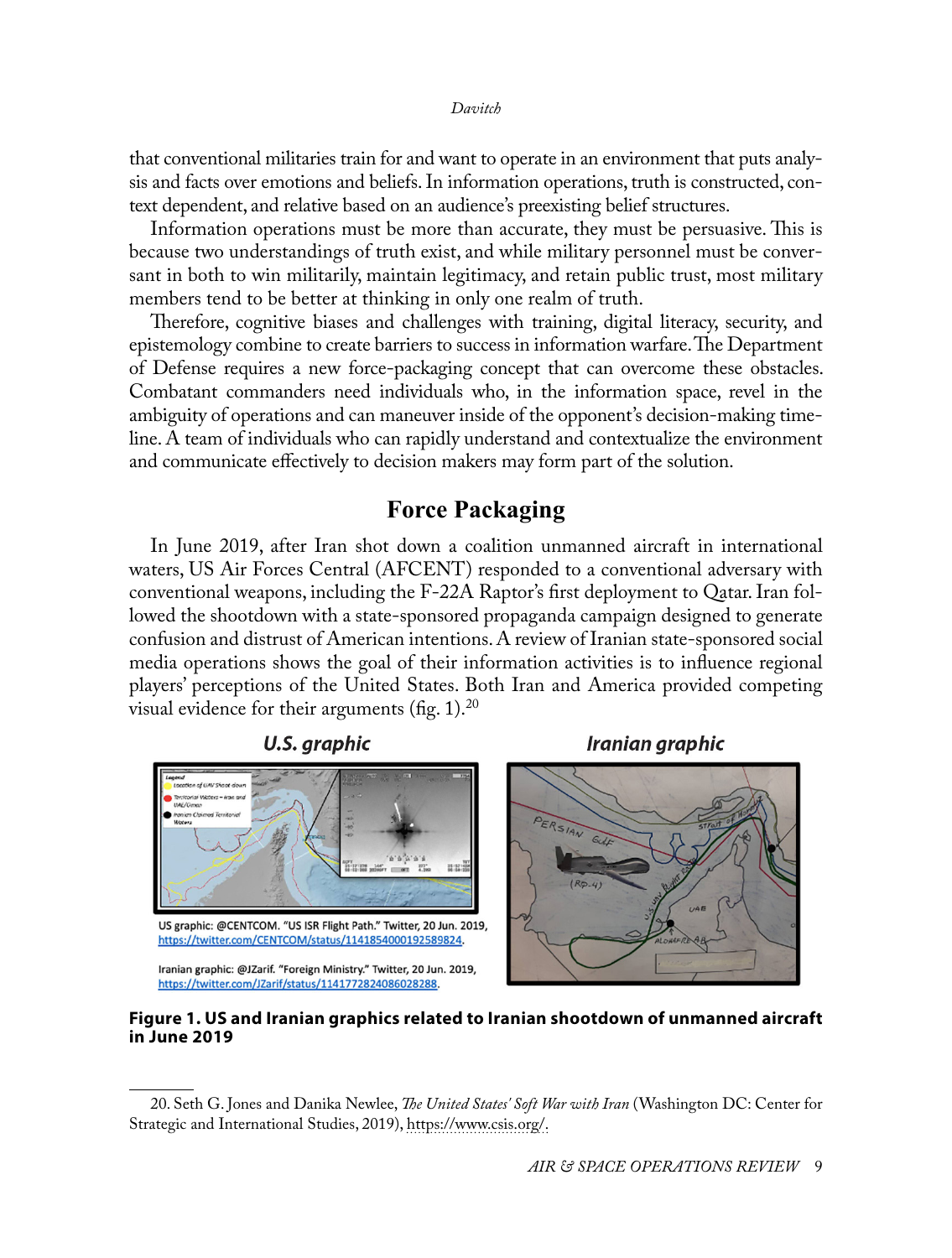The speed with which US fighter jets, aircrew, and support personnel arrived to support US Central Command's F-22 request was impressive and demonstrated a key strength of the US Air Force to deploy conventional forces globally on short notice. But one lesson became clear in the weeks following the shootdown. United States information efforts did not adequately convince observers of Iranian intransigence.

Sensing this information failure, US Secretary of State Mike Pompeo accused the Iranian government of "sowing pure and blatant disinformation." He called the Iranian drawing "childlike" and concluded, "we need to make sure that every news outlet, everyone who is observing this, understands what's true and what the Iranian regime wants you to believe."<sup>21</sup> The United States was engaged in a fight for truth, something much less tangible than achieving airspace presence.

Recall that one of the primary objectives of disinformation is to privilege emotion over objective analysis. It is a weapon of the weak, especially for those adversaries that lack liberal democratic institutions. "For liberal democracies in particular, disinformation represents a double threat: being at the receiving end of active measures will undermine democratic institutions—and giving in to the temptation to design and deploy them will have the same result. It is impossible to excel at disinformation and democracy at the same time."<sup>22</sup> Therefore, it is time to think about the means of warfare as more than military equipment. Additionally, the Defense Department must consider how to employ counterdisinformation capabilities in accordance with core principles of liberal democratic governance.

The US Air Force excels at delivering supplies to coalition forces with mobility assets, finding adversaries with ISR sensors, and employing precision weapons. Yet warfighting requirements are changing with respect to new domains of competition. Military commanders should expand their inquiry beyond what traditional forces can be applied to an adversary. They must also ask what cognitive forces are needed to gain and maintain information advantages. The answers to such questions will allow leaders to manage the volatility of the Information Age, anticipate change, and predict upcoming challenges to military operations.<sup>23</sup>

On one hand, the loss of an unmanned aircraft due to a surface-to-air missile is a tactical issue best addressed in the way conventional forces have typically prepared for combat. At the same time, the strategic problem of the shootdown is how deliberate disinformation from an adversary can feed regional preexisting belief structures of US imperial overstretch. That narrative can play into the affective emotional response of regional Allies and partners. Further, it may have follow-on theater-wide ramifications beyond the initial aircraft loss that influence partners' decisions to allow access, basing, and overflight requests.

<sup>21.</sup> Amanda Erickson, "Pompeo Accuses Iran of Spreading 'Blatant Misinformation' on Downing of Drone," *Washington Post*, June 23, 2019, [https://www.washingtonpost.com/.](https://www.washingtonpost.com/politics/pompeo-accuses-iran-of-sowing-pure-and-blatant-disinformation/2019/06/23/78553138-95de-11e9-916d-9c61607d8190_story.html.)

<sup>22.</sup> Rid, *Active Measures*, 426.

<sup>23.</sup> Gregory F. Treverton, *Reshaping National Intelligence for an Age of Information* (New York: Cambridge University Press, 2003); and Stephen Gerras et al., *Strategic Leadership Primer* (Carlisle Barracks, PA: US Army War College, 2010), 11.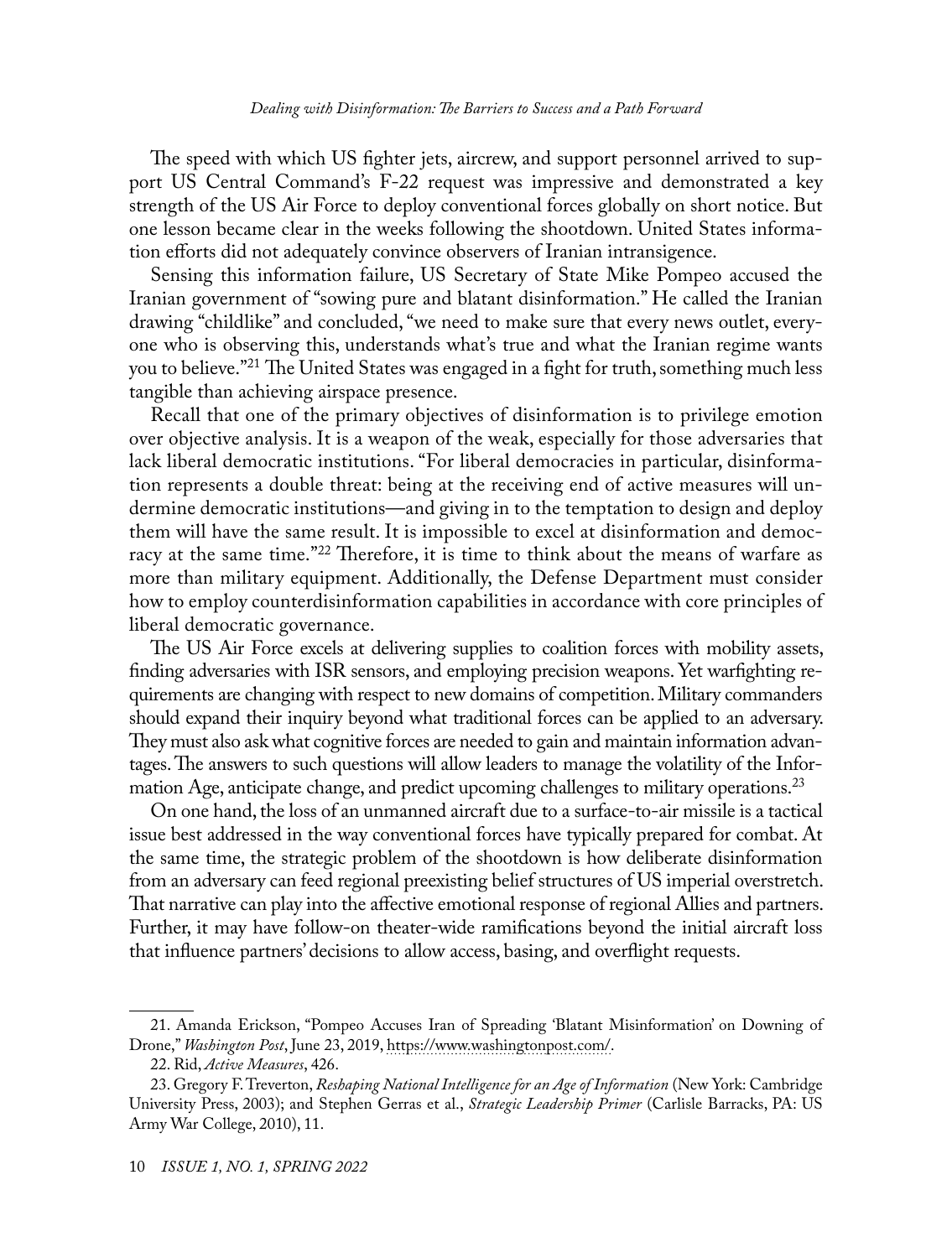# **Information Fires Team**

The following paragraphs outline what combatant commanders require of personnel and a concept of operations to compete in the information domain. The skills described immediately below resemble that of good journalists and, in some cases, it may be possible for all these traits to exist in one person. More likely though, an organization engaged in information warfare will need a group comprised of individuals with these skills—an "information fires" team that acts as an anti-disinformation unit.

Such a team should be a part of the military and diplomatic instruments of power. But in the reality of ongoing military operations, military decision makers tend to feel most comfortable with and have confidence in the military members involved in a mission. This is especially true considering the Joint Force's advocacy of mission command principles that aim to "build teams through mutual trust."24

Military personnel would not necessarily perform the tasks outlined below better than a civilian diplomatic unit, but military personnel in combat operations are often thrust into positions where they must counter disinformation in the course of their military responsibilities. Additionally, the established martial mindset focused on targeting and kinetic fires aligns more closely with the military than with the diplomatic skillset. If senior military officers, therefore, find themselves in a position to rebut adversarial disinformation, having the right composition of individuals versed in current and historical geopolitics, metacognition, sense making, and communication should assist them in doing it more effectively.

### *Geopolitics*

First, individuals in an information fires team should have a working understanding of regional history and the present geopolitical context, as the former so often informs the latter. Foreign area officers typically possess such skills and education. These individuals should also be able to think predictively. Too often, military members conducting combat operations focus on tactical events, or as some have termed it, "descriptive intelligence," which attempts to explain what just happened.<sup>25</sup> Fewer can describe why it happened. Fewer still offer a judgment regarding what will happen next. Those that do prognosticate do so without consequence—rarely can they point to empirical evidence of past predictive forecasting success.26

<sup>24.</sup> Department of the Air Force, Air Force Doctrine Publication 1: *The Air Force* (Maxwell AFB, AL: Curtis E. LeMay Center for Doctrine Development and Education, March 10, 2021), 2, [https://www](https://www.doctrine.af.mil/Portals/61/documents/AFDP_1/AFDP-1.pdf) [.doctrine.af.mil/](https://www.doctrine.af.mil/Portals/61/documents/AFDP_1/AFDP-1.pdf).

<sup>25.</sup> Ronald D. Garst, "Fundamentals of Intelligence Analysis," in *Intelligence Analysis*, ANA630, vol. 1 (Washington, DC: Joint Military Intelligence College, 2000), 18–28.

<sup>26.</sup> James M. Davitch and Robert D. Folker Jr., "Operationalizing Air Force Critical Thinking," *Air & Space Power Journal* 31, no. 4 (Winter 2017).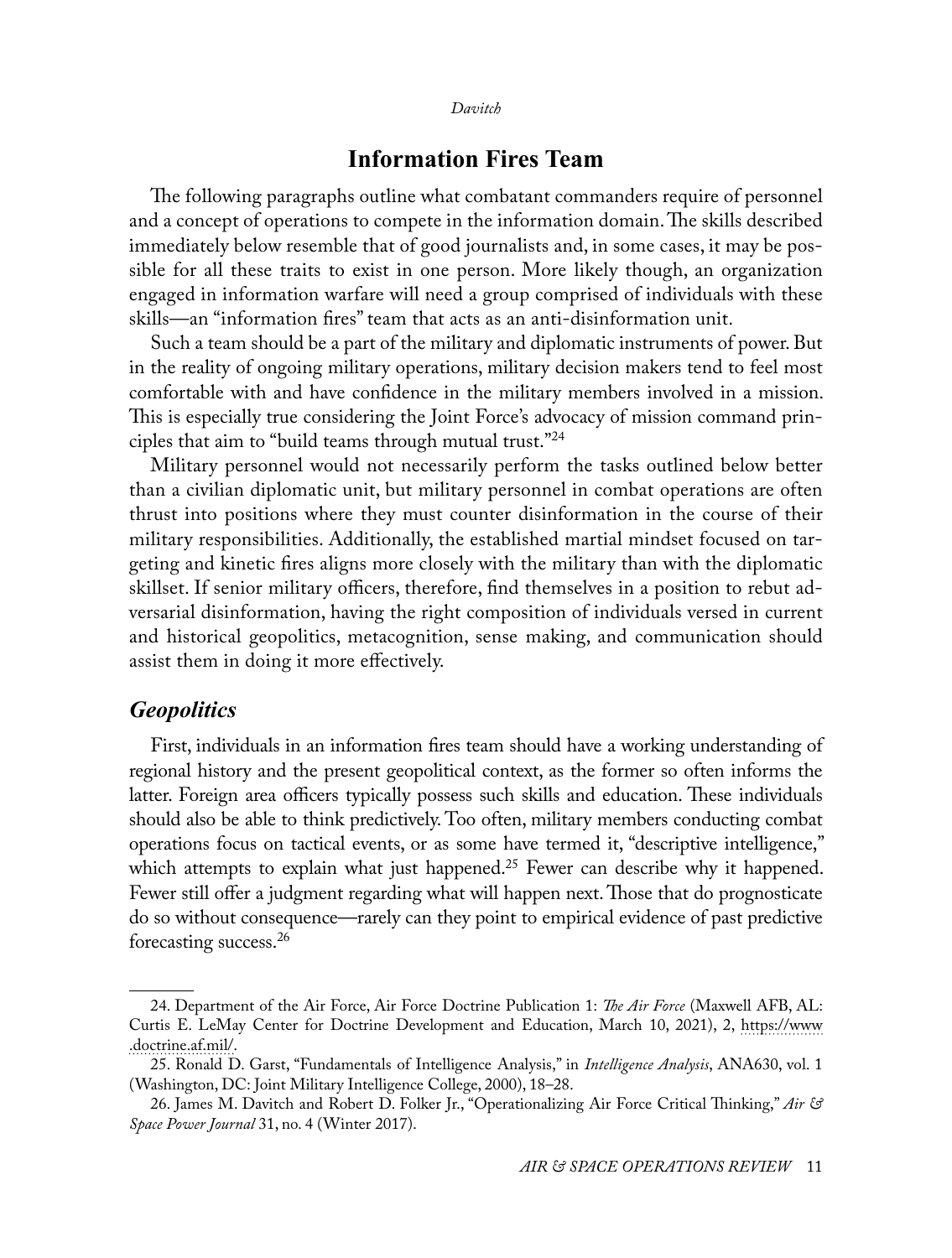Therefore, a robust knowledge of the geopolitical situation is critical for thinking about the future. Proving one's predictive bona fides through rigorous testing and evaluation is ideal. The Intelligence Advanced Research Projects Activity's "Good Judgment Project" showed how this type of program can produce impressive results.<sup>27</sup> A significant body of scholarship backs up the utility of using forecasting competitions, and more investment in this area across the Department is crucial.<sup>28</sup>

#### *Metacognition*

Second, individuals should be versed in metacognitive tools and theory. History has shown some of the most consequential military events hinged on how much our unconscious biases have influenced our decisions.<sup>29</sup> The military therefore requires those who understand not only what common cognitive biases to which they are personally most prone, but also the biases that may affect decision makers in their chain of command.

And because the enemy gets a vote, team members should also offer prescriptions informed by historical and geopolitical understanding to explain an adversary's potential thinking and possible reactions. This is especially critical with respect to coercion theory and deterrence operations. The dominant variable in structuring adversary incentives is the enemy's perception.<sup>30</sup> Too often, US deterrence operations forget this point despite Robert Jervis' warning that "what matters in sending a message is not how you would understand it, but how others will understand it."<sup>31</sup>

## *Open Source Information*

Third, the individuals must be able to use information technology to sense-make by harnessing publicly available information. The expensive airborne or space-based sensors the United States used during the Cold War to gather information were and are important for certain needs. But today information flows freely through social media and other digital platforms.

<sup>27.</sup> Philip E. Tetlock and Dan Gardner, *Superforecasting: The Art and Science of Prediction* (New York: Random House, 2016).

<sup>28.</sup> See Barbara Mellers et al., "Psychological Strategies for Winning a Geopolitical Forecasting Tournament," *Psychological Science* 25, no. 5 (2014); Philip Tetlock et al., "Forecasting Tournaments: Tools for Increasing Transparency and Improving the Quality of Debate," *Current Directions in Psychological Science* 23, no. 4 (2014); Tetlock, Mellers, and J. Peter Scoblic, "Bringing Probability Judgments into Policy Debates via Forecasting Tournaments" *Science* 355, no. 6324 (2017); and Welton Chang et al., "Developing Expert Political Judgment: The Impact of Training and Practice on Judgmental Accuracy in Geopolitical Forecasting Tournaments," *Judgment & Decision Making* 11, no. 5 (2016).

<sup>29.</sup> Daniel Kahneman and Jonathan Renshon, "Why Hawks Win," *Foreign Policy* (2007).

<sup>30.</sup> Tami Davis Biddle "Coercion Theory: A Basic Introduction for Practitioners," *Texas National Security Review* 3, no. 2 (Spring 2020).

<sup>31.</sup> Robert Jervis, *Perception and Misperception in International Politics*, new ed. (Princeton, NJ: Princeton University Press, 2017) 187.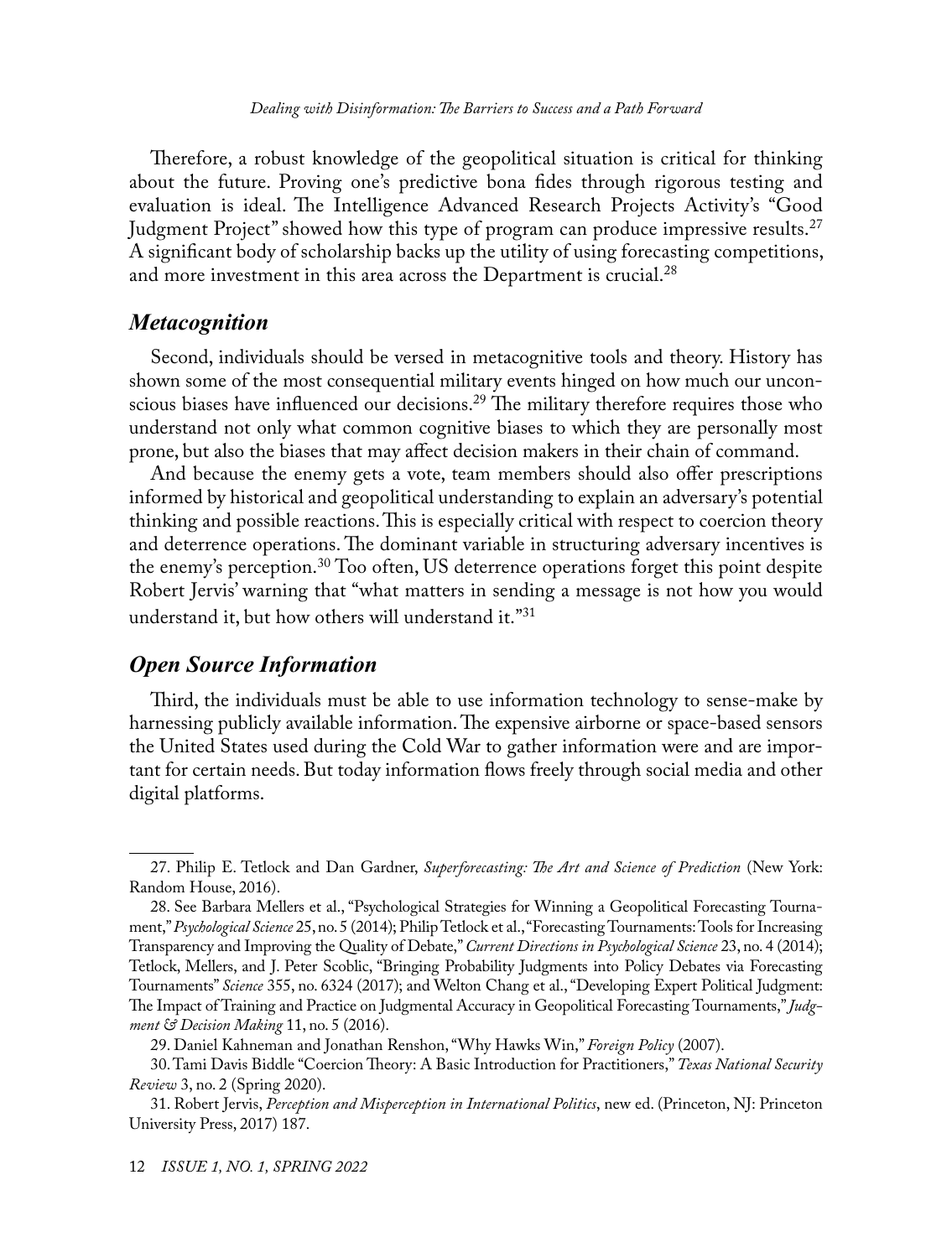Ralph Clem has plead repeatedly for the intelligence agencies to begin to give greater credence to information available in the public domain. He cites not only the ubiquity of valuable information but the technical sophistication of the exploitation tools available to citizens or public corporation.32 In today's information environment, America risks losing the fleeting opportunities to seize the narrative if its military fails to use this readily available data source to characterize the environment.<sup>33</sup>

### *Communication*

Fourth, the individual must be able to communicate clearly a picture that is truthful, accurate, and understandable to multiple audiences. Many military members are proficient at explaining a combat situation to other military personnel. Few have the skill to illustrate it in such a way that it, at once, provides deterrent value to an adversary and explanatory value for the public.

This skill set gets to the crux of the dilemma of military operations below the threshold of open conventional conflict. The right individuals possess the written and verbal faculties to reassure friends and family at home that America and her coalition allies' actions are justified while at the same time warn enemies their belligerence will not go unnoticed or unanswered.

Communication skills in the information environment will benefit from personnel that have a wide breadth of experiences, reflecting the reality of geopolitical challenges the military faces. For instance, the White House's *Interim National Security Strategy* clearly articulates how the characteristics of US Indo-Pacific Command's peer competitor challenges in East Asia vary considerably from the instability US European Command faces along Russia's near abroad. Versatility will be key and breadth will be more valuable than depth.

Yale historian John Lewis Gaddis, employing the Greek poet Archilochus's fox and hedgehog analogy, shows that individuals who possess a broad knowledge base (foxes) may be superior at operating across multiple problem sets. Gaddis argues nimble foxes are more comfortable in complex environments. (While Gaddis's assessment of the meaning of the analogy is not necessarily universally embraced, the proposal that breadth is more valuable than depth, especially in this context where communication is important, has merit.) $^{34}$ 

This view of foxes contrasts with hedgehogs who possess only one area of narrow expertise. From the perspective of active duty members in defense intelligence, a broad rather than narrow knowledge base is much more beneficial, because it results in a more cogni-

<sup>32.</sup> Ralph S. Clem, "MH17 Three Years Later: What Have We Learned?," War on the Rocks, July 18, 2017), [https://warontherocks.com/.](https://warontherocks.com/2017/07/mh17-three-years-later-what-have-we-learned/.)

<sup>33.</sup> James M. Davitch, "Open Sources for the Information Age: Or How I Learned to Stop Worrying and Love Unclassified Data," *Joint Force Quarterly* 87 (2017).

<sup>34.</sup> John Lewis Gaddis, *On Grand Strategy* (New York: Penguin Books, 2019); and James M. Davitch et al., "Lead, Think, and Communicate: Embracing Air Force Intelligence Officer Agility and Versatility," Over the Horizon, June 6, 2018, [https://othjournal.com/.](https://othjournal.com/2018/05/23/lead-think-and-communicate-embracing-air-force-intelligence-officer-agility-and-versatility/)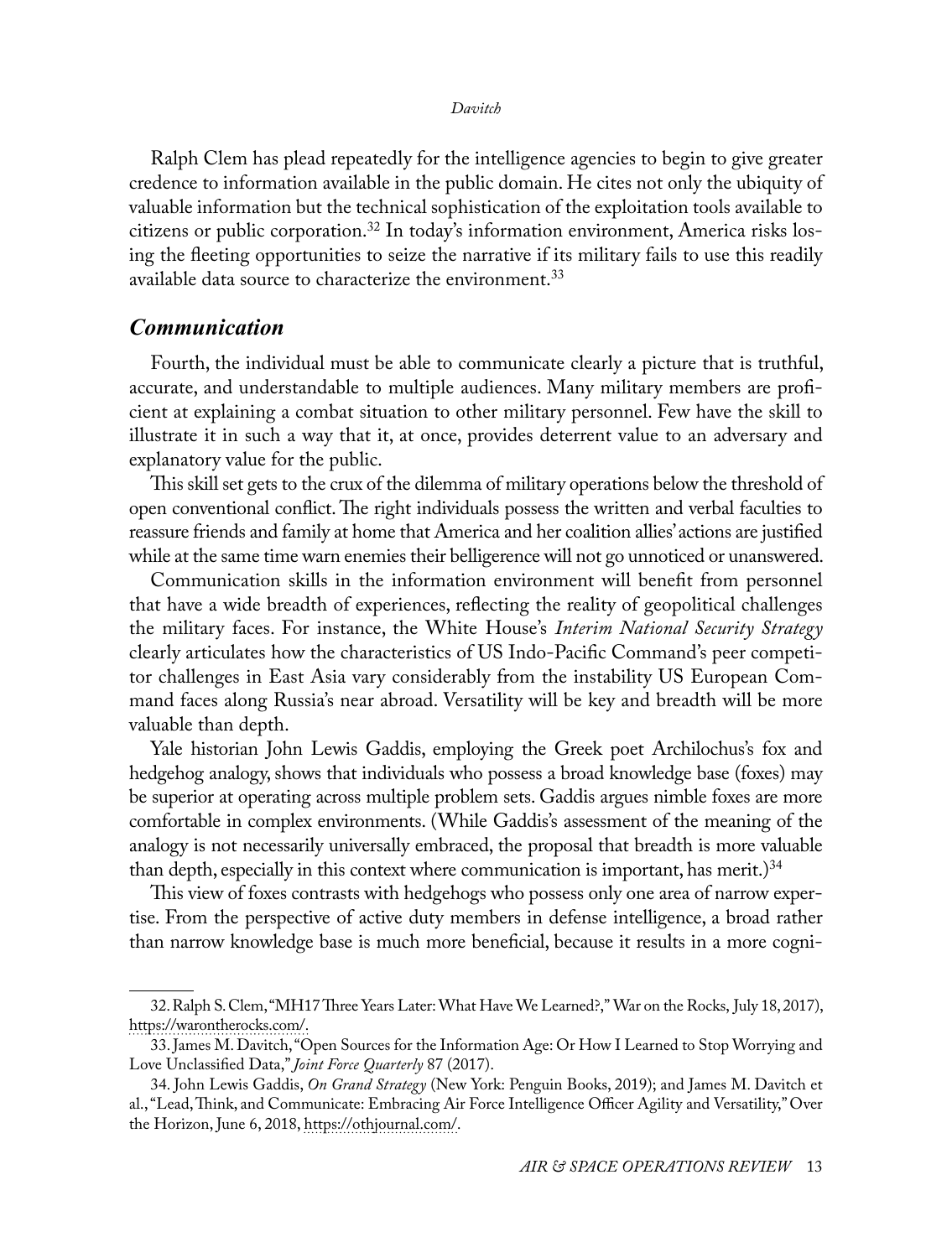tively versatile and agile military professional.<sup>35</sup> In the information fight, it is likely versatile foxes will be more useful when communicating information to multiple audiences.

#### *Risk Management*

Lastly, the individuals involved in this information fires team must accomplish these tasks balancing urgency, operational security, and accuracy. In this fight for public opinion, the strictures of operational security are and will be in tension with the need to rapidly control the narrative. While combatant commands may desire to move swiftly and gain the first-mover advantage, individuals indoctrinated in a culture of secrecy will be hesitant because their muscle memory will act contrary to the need for speed.

There is no simple answer to this problem other than both sides of the dilemma accepting risk. Commanders who want to "go fast" must reassure those under them that the risk falls on the commander when information is released. And those producing the information must find the most advantageous way possible to provide information, primarily from publicly available sources.

In his book *Active Measures*, Thomas Rid considers the history of Cold War information campaigns on both sides of the East/West divide and concludes it took a special kind of operator to excel in a disinformation environment.36 That individual is something of a nonconformist, someone with a mind that works unconventionally. He or she enjoys exploring contradictions. They do not become frustrated by the lack of measurable success, as information warfare does not lend itself to typical metrics the military uses to assess effectiveness.

Finding individuals with these traits via current Department of Defense personnel systems would be difficult. Finding one person with all the traits would be harder still. Nevertheless, emerging software tools like the Air Force's "MyVector" are promising and provide more talent management utility than ever before. Military personnel agencies could assist the talent management search by studying, and possibly rewriting, the entries in their accessions guidance.

Current career field management teams should relook at their accessions guidance and determine if they may too strongly favor undergraduate science, technology, engineering, and math (STEM) degrees. The trade-off—that the career field might forfeit officers who are more technically minded—is acceptable because nontechnical degrees may be able to contribute more than commonly thought to building leaders with critical thinking skills.<sup>37</sup>

For example, the Air Force Officer Classification Directive uses a matrix to designate various tiers that outline which academic degrees the career fields value. Currently

<sup>35.</sup> Davitch, "Agility and Versatility."

<sup>36.</sup> Rid, *Active Measures*.

<sup>37.</sup> Davitch and Folker, "Critical Thinking."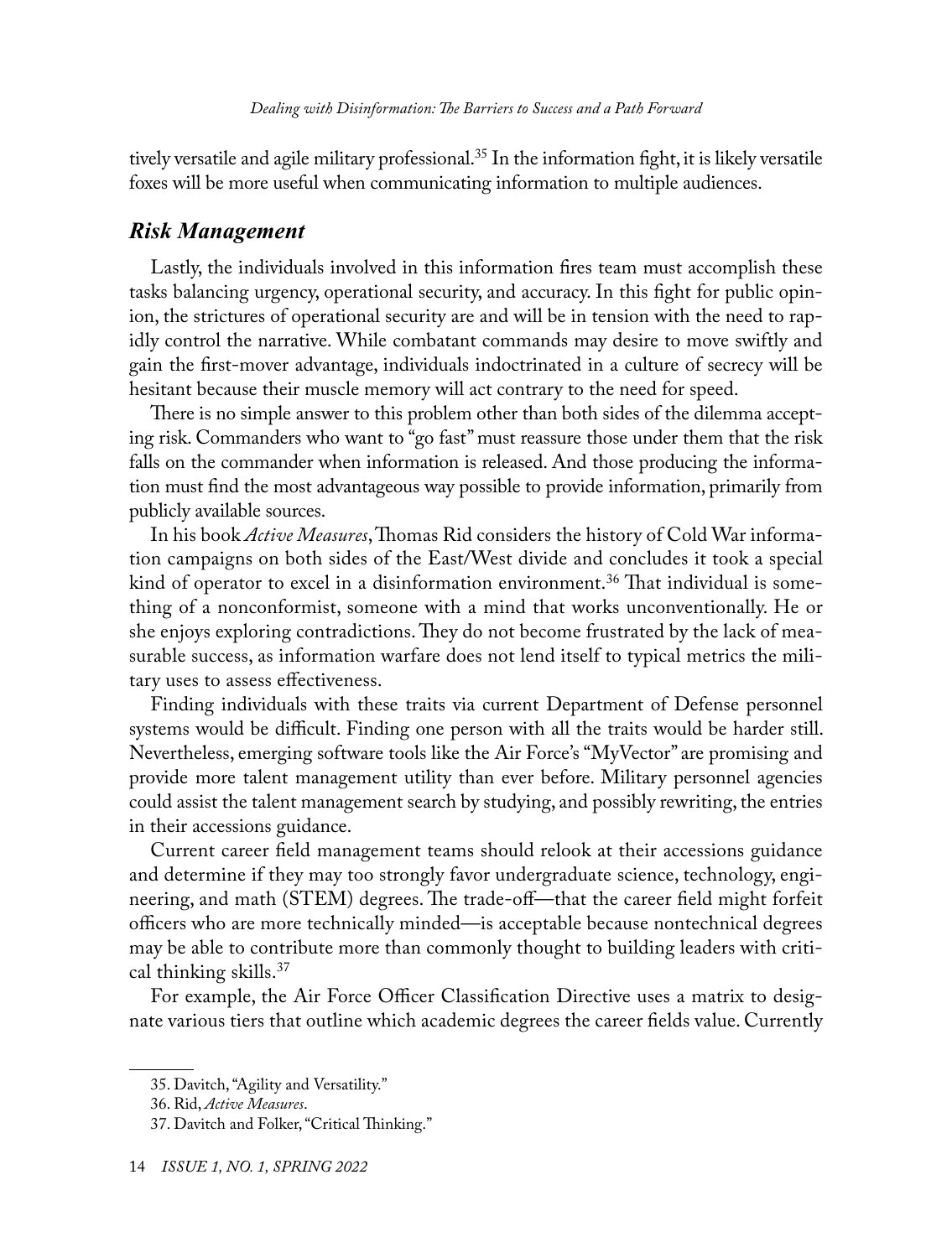only 1 of 37 Air Force officer career fields listed denote those with cultural studies degrees as a tier-1 accessions target. Most of the desired degrees are STEM related.

As an aviation-centric military service, this is entirely appropriate. But one result from this relative deemphasis on cultural literacy is that for certain assignments, the Air Force must rely on individuals who attend midcareer foreign area training and may not have an academic grounding in social sciences. If the US military decides that cultural fluency is worth having as a small part of its information-operations approach, then slight modifications to its accessions targets could result in important changes to the types of personnel available for information fires teams.

# **A Concept of Operations**

Once individuals with the correct skill sets have been identified and the in-garrison and deployed billets have been coded correctly, the information fires team needs a concept of operations. Fortunately, the kinetic targeting process that exists today provides just such a concept and only requires slight adjustments for information warfare. In short, we have done this before.

The goal of deliberate targeting is to ensure that the destruction of a target meets the commander's intent while adhering to the laws of war and rules of engagement. Targets nominated for kinetic and nonkinetic effects move through a validation process.

Deliberate targeting efforts follow a general pattern called the Joint targeting cycle, which is a framework consisting of six steps: (1) end state and commander's objectives; (2) target development and prioritization; (3) capabilities analysis; (4) commander's decision and force assignment; (5) mission planning and force execution; and (6) target assessment.<sup>38</sup> It is important to stress here that the Joint targeting cycle is a framework upon which information fires teams can build. Indeed, there are instances where the targeting cycle does not align with information warfare requirements.

First, due to the fluid nature of the information environment, a checklist-style method for employing information effects would be detrimental. Second, and this is true for many traditional targeting operations as well, targeting cycle steps can and often do happen concurrently. Ultimately, information fires teams should use it as a guide to synchronize their efforts in line with the commander's larger scheme of operations. Information fires must act in concert with, rather than independent of, combatant commander strategic guidance. Effective information fires modeled on the Joint targeting cycle will lead to the effective employment in the information warfare fight.

An information fires team will have the greatest ability to contribute within the competition-below-armed-conflict environment, whereby "two or more actors in the international system have incompatible interests but neither seeks to escalate to armed conflict."39 It is here that the possibility for misperception and inadvertent escalation is

<sup>38.</sup> Currently access is limited to *Joint Targeting*, JP 3-60, the document containing the Joint targeting cycle.

<sup>39.</sup> CJCS, *Joint Operations*, JP 3-0 (Washington, DC: CJCS, October 22, 2018), [https://www.jcs.mil](https://www.jcs.mil/Portals/36/Documents/Doctrine/pubs/jp3_0ch1.pdf).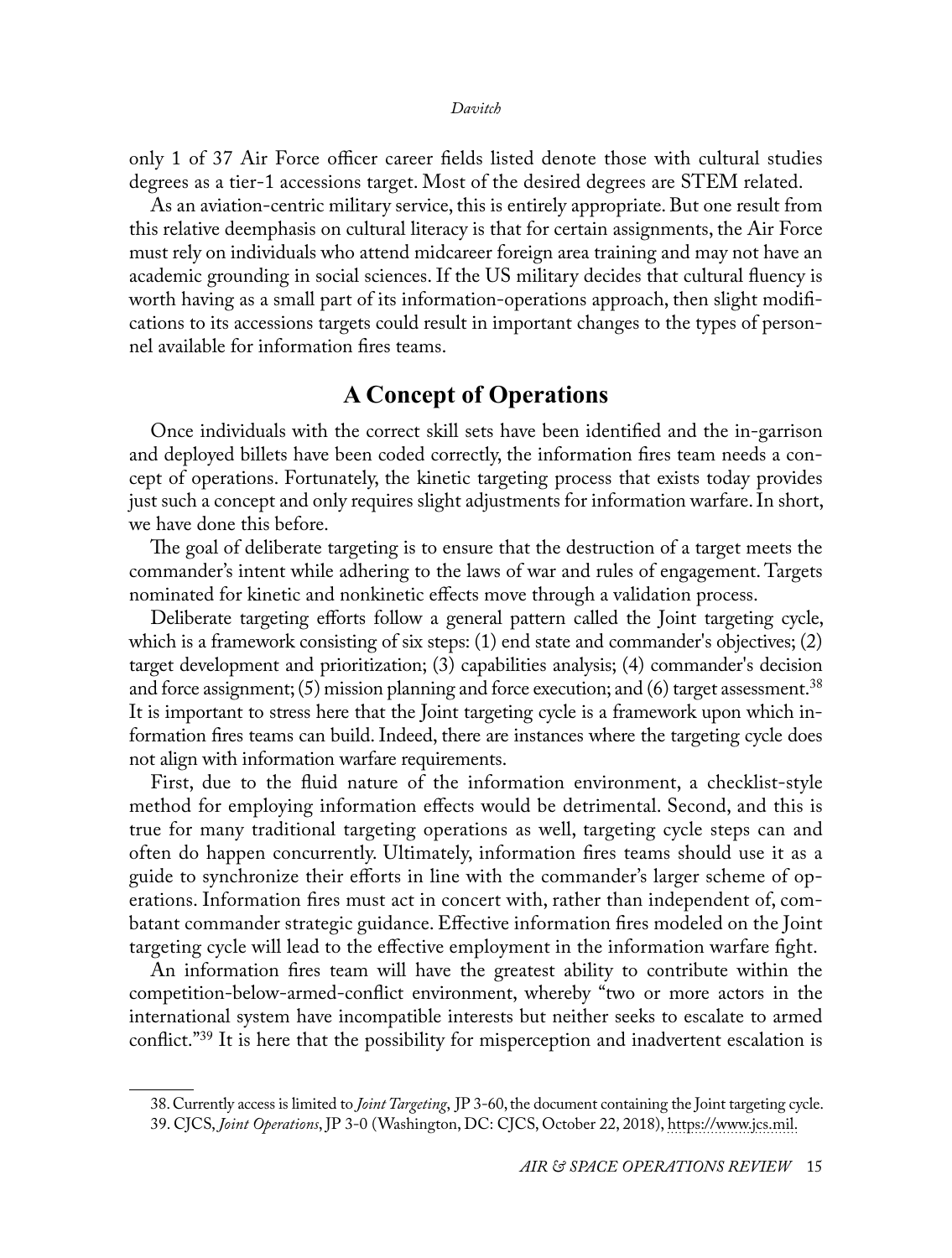the highest. Accordingly, using information fires in the grey zone will allow commanders to gain an advantage in the informational domain, put an adversary at an informational disadvantage, and help prevent conflict escalation while returning the geopolitical situation to a status quo condition.

## **Situating an Information Fires Team**

An information fires team must be placed at the right level of warfare to contribute timely and effectively in support of a Joint Force commander. An argument can be made that it should reside at the strategic level because the team would receive combatant commander-level guidance in support of combatant command priorities. Yet if the team's purpose is to support the goals of the Joint Force commander, a combatant commandlevel organization could be in a position of serving two masters—the combatant commander and the Joint Force commander, if they are separate individuals.

At the other end of the spectrum, a tactical-level information fires team could adopt a small-unit-style operations tempo, like a fighter squadron, and respond at the pace of unit-level operations. But an information fires team at the tactical level could become too divorced from theater commanders' operational-level schemes of maneuver.

The most effective level of implementation, then, is operations, and the right unit for an information fires team is the Air & Space Operations Center (AOC). These centers already execute the Joint targeting process—the information fires team could operate easily within current targeting procedures. Additionally, Joint forces are already present in AOCs, notably US Army battlefield coordination detachments. Certain AOCs have already implemented "nonkinetic" targeting teams that could be modified for the purposes outlined in this article.<sup>40</sup> This model could be replicated at AOCs throughout the world.

Information fires teams should work within the AOC construct in support of theater component commanders. The US Air Force Air Combat Command should implement this concept, because information fires teams can assist in shaping the Air Force contributions in support of theater commander priorities. Such narrative building is, and will continue to be, vital to sustaining friendly coalitions. Additionally, these narratives will assist in weakening adversary narratives in competitions short of war.

## **Conclusion**

The Air Force can lead the US defense enterprise as it uses truth to shed light on falsehood and proclaim the righteousness of the principles it fights for. Presenting the truth with forthright conviction and in a timely manner can help gain the first-mover advantage in the information space and deny it to adversaries. Doing so will allow those

<sup>40.</sup> Jeffrey C. Crivellaro, *Combined Arms in the Electro-Magnetic Spectrum: Integrating Non-Kinetic Operations* (Fort Leavenworth, KS: Army School of Advanced Military Studies, May 23, 2013).